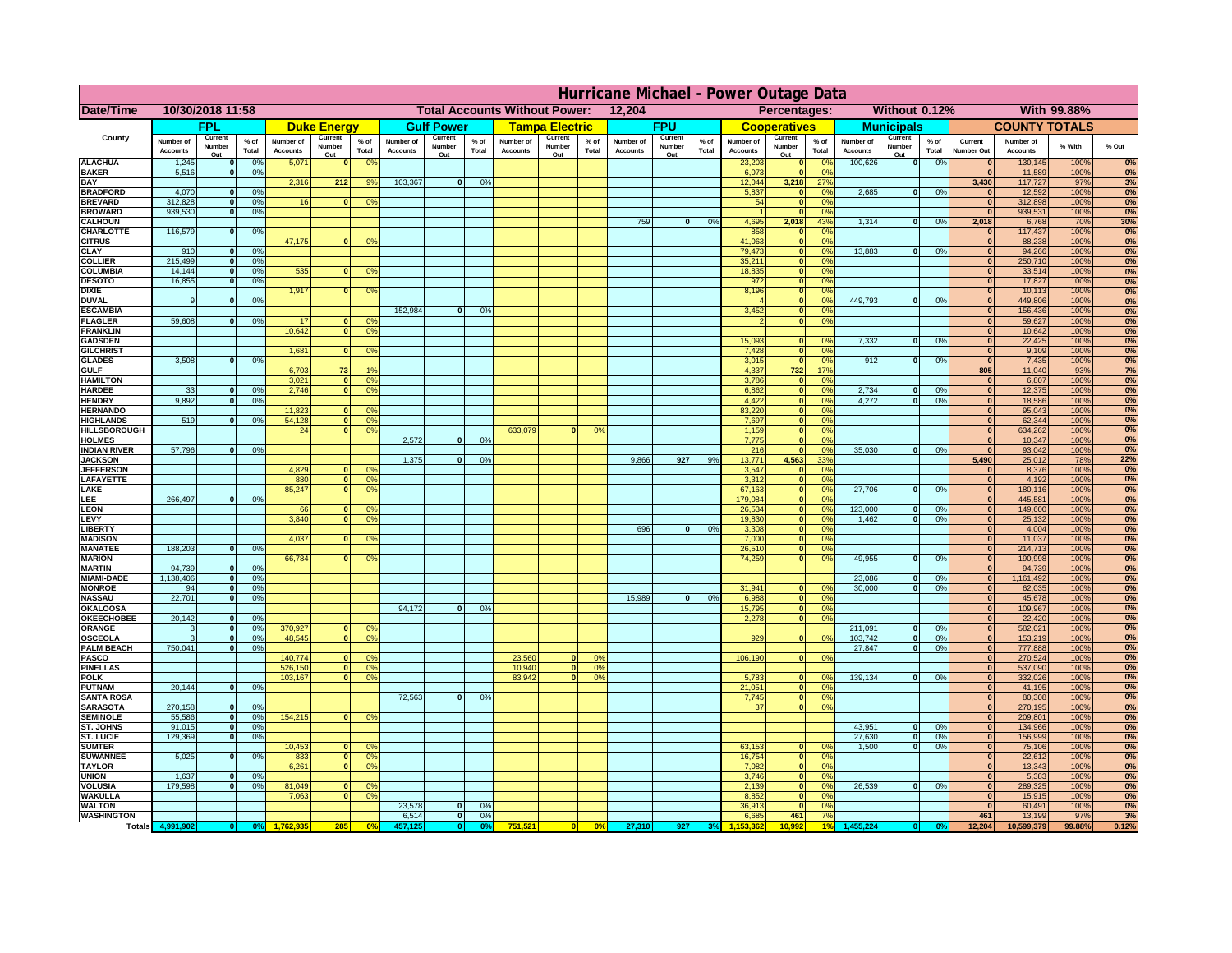# 10/30/2018 11:59 AM Hurricane Michael

| <b>Power Provider</b>                   | <b>County</b>       | <b>Number of Customers</b> | <b>Current Number Out</b> | <b>Outage Percentage</b> | <b>Estimated Restore Time</b> |
|-----------------------------------------|---------------------|----------------------------|---------------------------|--------------------------|-------------------------------|
|                                         |                     |                            |                           |                          |                               |
| West Florida Electric Cooperative, Inc. | <b>JACKSON</b>      | 13,723                     | 4,517                     | 32.92%                   | >5 days                       |
| Gulf Coast Electric Cooperative, Inc.   | BAY                 | 12,044                     | 3,218                     | 26.72%                   | >5 days                       |
| West Florida Electric Cooperative, Inc. | CALHOUN             | 2,852                      | 1,360                     | 47.69%                   | >5 days                       |
| Florida Public Utilities Corporation    | <b>JACKSON</b>      | 9,866                      | 927                       | 9.40%                    | 72                            |
| Gulf Coast Electric Cooperative, Inc.   | <b>GULF</b>         | 4,337                      | 732                       | 16.88%                   | >5 days                       |
|                                         | CALHOUN             |                            |                           |                          |                               |
| Gulf Coast Electric Cooperative, Inc.   |                     | 1,843                      | 658                       | 35.70%                   | >5 days                       |
| West Florida Electric Cooperative, Inc. | <b>WASHINGTON</b>   | 4,260                      | 370                       | 8.69%                    | >5 days                       |
| Duke Energy                             | BAY                 | 2,316                      | 212                       | 9.15%                    | TBD                           |
| Gulf Coast Electric Cooperative, Inc.   | <b>WASHINGTON</b>   | 2,425                      | 91                        | 3.75%                    | >5 days                       |
| Duke Energy                             | <b>GULF</b>         | 6,703                      | 73                        | 1.09%                    | TBD                           |
| Gulf Coast Electric Cooperative, Inc.   | <b>JACKSON</b>      | 48                         | 46                        | 95.83%                   | >5 days                       |
| Central Florida Electric Cooperative    | <b>ALACHUA</b>      | 875                        | 0                         | 0.00%                    | TBD                           |
|                                         | <b>DIXIE</b>        |                            | $\mathbf 0$               |                          | TBD                           |
| Central Florida Electric Cooperative    |                     | 7,595                      |                           | 0.00%                    |                               |
| Central Florida Electric Cooperative    | <b>GILCHRIST</b>    | 7,424                      | $\pmb{0}$                 | 0.00%                    | Restored                      |
| Central Florida Electric Cooperative    | LAFAYETTE           | 9                          | $\mathbf 0$               | 0.00%                    | <b>TBD</b>                    |
| Central Florida Electric Cooperative    | LEVY                | 17,513                     | $\pmb{0}$                 | 0.00%                    | Restored                      |
| Central Florida Electric Cooperative    | <b>MARION</b>       | 9                          | $\mathbf 0$               | 0.00%                    | <b>TBD</b>                    |
| Chattahoochee Electric                  | GADSDEN             | 1,173                      | $\pmb{0}$                 | 0.00%                    | Restored                      |
| Choctawhatchee Electric Cooperative     | <b>HOLMES</b>       | 293                        | $\mathbf 0$               | 0.00%                    | Restored                      |
|                                         |                     |                            |                           |                          |                               |
| Choctawhatchee Electric Cooperative     | <b>OKALOOSA</b>     | 15,795                     | $\pmb{0}$                 | 0.00%                    | Restored                      |
| Choctawhatchee Electric Cooperative     | <b>SANTA ROSA</b>   | 201                        | $\mathbf 0$               | 0.00%                    | Restored                      |
| Choctawhatchee Electric Cooperative     | <b>WALTON</b>       | 36,812                     | $\pmb{0}$                 | 0.00%                    | Restored                      |
| City of Alachua                         | <b>ALACHUA</b>      | 4,426                      | $\mathbf 0$               | 0.00%                    | <b>TBD</b>                    |
| City of Bartow                          | <b>POLK</b>         | 11,790                     | $\pmb{0}$                 | 0.00%                    | TBD                           |
| City of Blountstown                     | CALHOUN             | 1,314                      | $\mathbf 0$               | 0.00%                    | Restored                      |
|                                         |                     |                            |                           |                          |                               |
| City of Bushnell                        | SUMTER              | 1,500                      | 0                         | 0.00%                    | TBD                           |
| City of Clewiston                       | <b>HENDRY</b>       | 4,272                      | $\mathbf 0$               | 0.00%                    | <b>TBD</b>                    |
| City of Fort Meade                      | <b>POLK</b>         | 2,379                      | $\pmb{0}$                 | 0.00%                    | TBD                           |
| City of Havana                          | GADSDEN             | 1,391                      | $\mathbf 0$               | 0.00%                    | Restored                      |
| City of Leesburg                        | LAKE                | 22,000                     | 0                         | 0.00%                    | TBD                           |
| City of Moore Haven                     | <b>GLADES</b>       | 912                        | $\mathbf 0$               | 0.00%                    | <b>TBD</b>                    |
|                                         | LAKE                |                            | $\pmb{0}$                 | 0.00%                    | TBD                           |
| City of Mount Dora                      |                     | 5,706                      |                           |                          |                               |
| City of Newberry                        | <b>ALACHUA</b>      | 1,727                      | $\mathbf 0$               | 0.00%                    | <b>TBD</b>                    |
| City of Quincy                          | GADSDEN             | 4,768                      | 0                         | 0.00%                    | Restored                      |
| City of Starke                          | <b>BRADFORD</b>     | 2,685                      | $\mathbf 0$               | 0.00%                    | <b>TBD</b>                    |
| City of Tallahassee                     | <b>LEON</b>         | 123,000                    | 0                         | 0.00%                    | Restored                      |
| City of Vero Beach                      | <b>INDIAN RIVER</b> | 35,030                     | $\mathbf 0$               | 0.00%                    | <b>TBD</b>                    |
| City of Wauchula                        | HARDEE              | 2,734                      | $\pmb{0}$                 | 0.00%                    | TBD                           |
| City of Williston                       | LEVY                | 1,462                      | $\mathbf 0$               | 0.00%                    | <b>TBD</b>                    |
|                                         |                     |                            |                           |                          |                               |
| City of Winter Park                     | ORANGE              | 13,941                     | 0                         | 0.00%                    | TBD                           |
| Clay Electric Cooperative               | <b>ALACHUA</b>      | 22,328                     | $\mathbf 0$               | 0.00%                    | <b>TBD</b>                    |
| Clay Electric Cooperative               | <b>BAKER</b>        | 2,476                      | $\pmb{0}$                 | 0.00%                    | <b>TBD</b>                    |
| Clay Electric Cooperative               | <b>BRADFORD</b>     | 5,837                      | $\mathbf 0$               | 0.00%                    | <b>TBD</b>                    |
| Clay Electric Cooperative               | <b>CLAY</b>         | 79,473                     | 0                         | 0.00%                    | <b>TBD</b>                    |
| Clay Electric Cooperative               | <b>COLUMBIA</b>     | 16,922                     | $\mathbf 0$               | 0.00%                    | <b>TBD</b>                    |
| Clay Electric Cooperative               | <b>DUVAL</b>        | $\overline{4}$             | $\pmb{0}$                 | 0.00%                    | <b>TBD</b>                    |
|                                         |                     |                            |                           |                          |                               |
| Clay Electric Cooperative               | <b>FLAGLER</b>      | $\mathbf 2$                | $\mathbf 0$               | 0.00%                    | <b>TBD</b>                    |
| Clay Electric Cooperative               | <b>GILCHRIST</b>    | $\overline{4}$             | $\mathbf 0$               | 0.00%                    | TBD                           |
| Clay Electric Cooperative               | LAKE                | 2,239                      | $\pmb{0}$                 | 0.00%                    | <b>TBD</b>                    |
| Clay Electric Cooperative               | LEVY                | 712                        | 0                         | 0.00%                    | TBD                           |
| Clay Electric Cooperative               | <b>MARION</b>       | 16,301                     | $\pmb{0}$                 | 0.00%                    | TBD                           |
| Clay Electric Cooperative               | PUTNAM              | 21,051                     | 0                         | 0.00%                    | TBD                           |
| Clay Electric Cooperative               | SUWANNEE            | 5                          | $\mathsf{O}\xspace$       | 0.00%                    | <b>TBD</b>                    |
|                                         |                     |                            |                           |                          |                               |
| Clay Electric Cooperative               | <b>UNION</b>        | 3,746                      | 0                         | 0.00%                    | TBD                           |
| Clay Electric Cooperative               | <b>VOLUSIA</b>      | 2,139                      | $\mathsf{O}\xspace$       | 0.00%                    | TBD                           |
| Duke Energy                             | <b>ALACHUA</b>      | 5,071                      | 0                         | 0.00%                    | Restored                      |
| <b>Duke Energy</b>                      | <b>BREVARD</b>      | 16                         | $\pmb{0}$                 | 0.00%                    | Restored                      |
| Duke Energy                             | <b>CITRUS</b>       | 47,175                     | 0                         | 0.00%                    | Restored                      |
| Duke Energy                             | <b>COLUMBIA</b>     | 535                        | $\pmb{0}$                 | 0.00%                    | Restored                      |
| Duke Energy                             | DIXIE               | 1,917                      | 0                         | 0.00%                    | Restored                      |
|                                         |                     |                            |                           |                          |                               |
| Duke Energy                             | <b>FLAGLER</b>      | 17                         | $\pmb{0}$                 | 0.00%                    | Restored                      |
| Duke Energy                             | <b>FRANKLIN</b>     | 10,642                     | $\pmb{0}$                 | 0.00%                    | Restored                      |
| Duke Energy                             | <b>GILCHRIST</b>    | 1,681                      | $\pmb{0}$                 | 0.00%                    | Restored                      |
| Duke Energy                             | <b>HAMILTON</b>     | 3,021                      | $\pmb{0}$                 | 0.00%                    | Restored                      |
| Duke Energy                             | HARDEE              | 2,746                      | $\pmb{0}$                 | 0.00%                    | Restored                      |
| Duke Energy                             | <b>HERNANDO</b>     | 11,823                     | 0                         | 0.00%                    | Restored                      |
| <b>Duke Energy</b>                      | <b>HIGHLANDS</b>    | 54,128                     | $\pmb{0}$                 | 0.00%                    | Restored                      |
|                                         |                     |                            |                           |                          |                               |
| Duke Energy                             | HILLSBOROUGH        | 24                         | $\pmb{0}$                 | 0.00%                    | Restored                      |
| Duke Energy                             | <b>JEFFERSON</b>    | 4,829                      | $\pmb{0}$                 | 0.00%                    | Restored                      |
| Duke Energy                             | LAFAYETTE           | 880                        | 0                         | 0.00%                    | Restored                      |
| Duke Energy                             | LAKE                | 85,247                     | $\pmb{0}$                 | 0.00%                    | Restored                      |
| Duke Energy                             | LEON                | 66                         | 0                         | 0.00%                    | Restored                      |
| Duke Energy                             | LEVY                | 3,840                      | $\pmb{0}$                 | 0.00%                    | Restored                      |
|                                         |                     |                            |                           |                          |                               |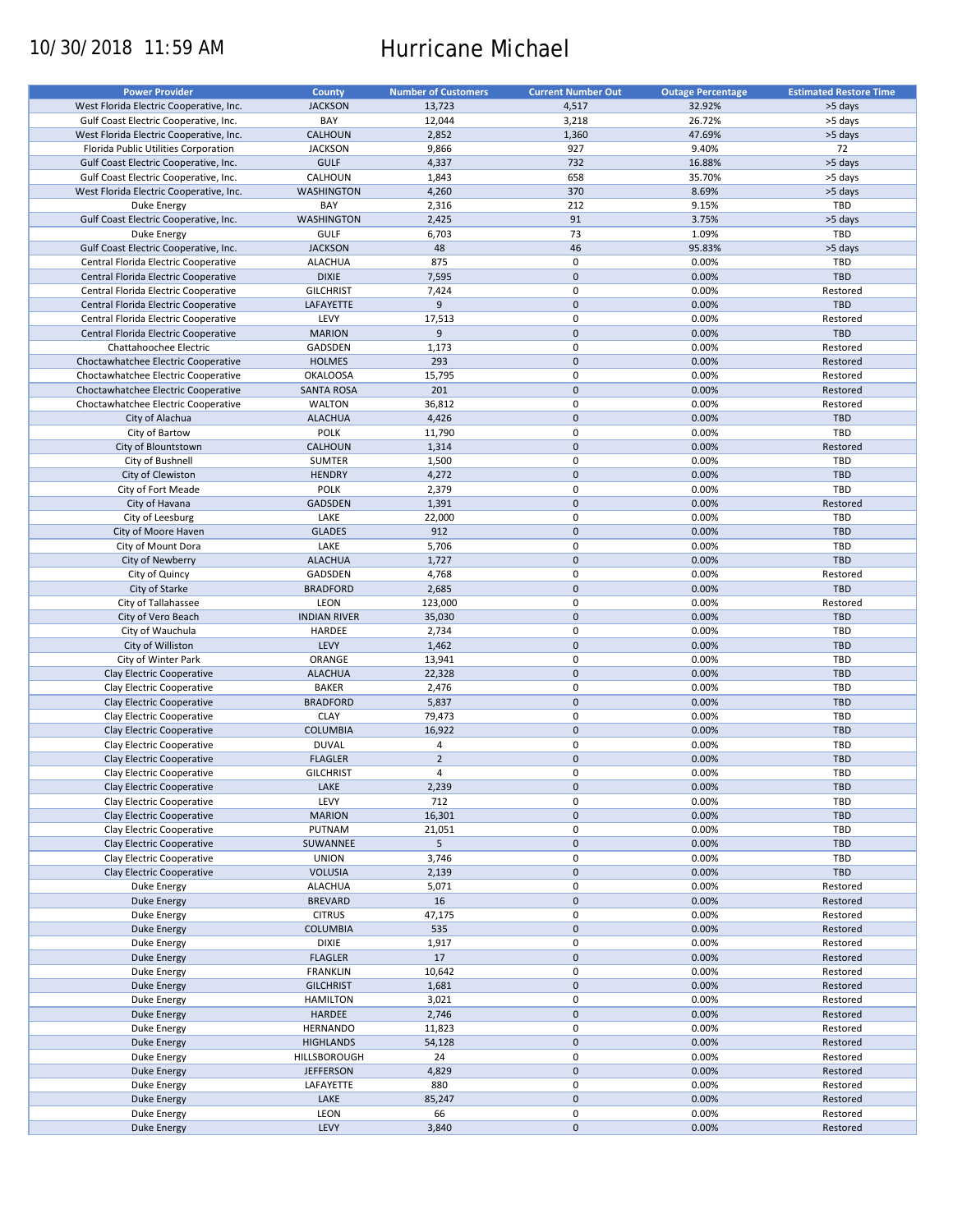## 10/30/2018 11:59 AM Hurricane Michael

| Duke Energy                                        | <b>MADISON</b>      | 4,037          | $\pmb{0}$           | 0.00% | Restored   |
|----------------------------------------------------|---------------------|----------------|---------------------|-------|------------|
| <b>Duke Energy</b>                                 | <b>MARION</b>       | 66,784         | $\mathbf 0$         | 0.00% | Restored   |
|                                                    |                     |                |                     |       |            |
| Duke Energy                                        | ORANGE              | 370,927        | 0                   | 0.00% | Restored   |
| <b>Duke Energy</b>                                 | <b>OSCEOLA</b>      | 48,545         | $\mathbf 0$         | 0.00% | Restored   |
|                                                    |                     |                |                     |       |            |
| Duke Energy                                        | PASCO               | 140,774        | $\pmb{0}$           | 0.00% | Restored   |
| <b>Duke Energy</b>                                 | PINELLAS            | 526,150        | $\mathbf 0$         | 0.00% | Restored   |
| Duke Energy                                        | POLK                | 103,167        | $\pmb{0}$           | 0.00% | Restored   |
|                                                    |                     |                |                     |       |            |
| Duke Energy                                        | SEMINOLE            | 154,215        | $\mathbf 0$         | 0.00% | Restored   |
| Duke Energy                                        | <b>SUMTER</b>       | 10,453         | $\pmb{0}$           | 0.00% | Restored   |
| <b>Duke Energy</b>                                 | SUWANNEE            | 833            | $\mathbf 0$         | 0.00% | Restored   |
|                                                    |                     |                |                     |       |            |
| Duke Energy                                        | <b>TAYLOR</b>       | 6,261          | 0                   | 0.00% | Restored   |
| <b>Duke Energy</b>                                 | <b>VOLUSIA</b>      | 81,049         | $\mathbf 0$         | 0.00% | Restored   |
| Duke Energy                                        | WAKULLA             | 7,063          | $\pmb{0}$           | 0.00% | Restored   |
|                                                    |                     |                |                     |       |            |
| Escambia River Electric Cooperative, Inc.          | <b>ESCAMBIA</b>     | 3,452          | $\mathbf 0$         | 0.00% | <b>TBD</b> |
| Escambia River Electric Cooperative, Inc.          | <b>SANTA ROSA</b>   | 7,544          | $\pmb{0}$           | 0.00% | <b>TBD</b> |
|                                                    |                     |                | $\pmb{0}$           |       |            |
| Florida Keys Electric Cooperative                  | <b>MONROE</b>       | 31,941         |                     | 0.00% | <b>TBD</b> |
| Florida Power and Light Company                    | <b>ALACHUA</b>      | 1,245          | $\pmb{0}$           | 0.00% | <b>TBD</b> |
| Florida Power and Light Company                    | <b>BAKER</b>        | 5,516          | $\pmb{0}$           | 0.00% | <b>TBD</b> |
|                                                    |                     |                |                     |       |            |
| Florida Power and Light Company                    | <b>BRADFORD</b>     | 4,070          | $\pmb{0}$           | 0.00% | <b>TBD</b> |
| Florida Power and Light Company                    | <b>BREVARD</b>      | 312,828        | $\pmb{0}$           | 0.00% | <b>TBD</b> |
| Florida Power and Light Company                    | <b>BROWARD</b>      | 939,530        | 0                   | 0.00% | <b>TBD</b> |
|                                                    |                     |                |                     |       |            |
| Florida Power and Light Company                    | <b>CHARLOTTE</b>    | 116,579        | $\pmb{0}$           | 0.00% | <b>TBD</b> |
| Florida Power and Light Company                    | <b>CLAY</b>         | 910            | 0                   | 0.00% | TBD        |
|                                                    |                     |                |                     |       |            |
| Florida Power and Light Company                    | <b>COLLIER</b>      | 215,499        | $\pmb{0}$           | 0.00% | <b>TBD</b> |
| Florida Power and Light Company                    | COLUMBIA            | 14,144         | $\pmb{0}$           | 0.00% | TBD        |
| Florida Power and Light Company                    | <b>DESOTO</b>       | 16,855         | $\pmb{0}$           | 0.00% | <b>TBD</b> |
|                                                    |                     |                |                     |       |            |
| Florida Power and Light Company                    | <b>DUVAL</b>        | 9              | $\pmb{0}$           | 0.00% | TBD        |
| Florida Power and Light Company                    | <b>FLAGLER</b>      | 59,608         | $\mathbf 0$         | 0.00% | <b>TBD</b> |
| Florida Power and Light Company                    | <b>GLADES</b>       | 3,508          | $\pmb{0}$           | 0.00% | TBD        |
|                                                    |                     |                |                     |       |            |
| Florida Power and Light Company                    | <b>HARDEE</b>       | 33             | $\mathbf 0$         | 0.00% | <b>TBD</b> |
| Florida Power and Light Company                    | <b>HENDRY</b>       | 9,892          | 0                   | 0.00% | TBD        |
| Florida Power and Light Company                    | <b>HIGHLANDS</b>    | 519            | $\mathbf 0$         | 0.00% | <b>TBD</b> |
|                                                    |                     |                |                     |       |            |
| Florida Power and Light Company                    | <b>INDIAN RIVER</b> | 57,796         | 0                   | 0.00% | TBD        |
| Florida Power and Light Company                    | LEE                 | 266,497        | $\pmb{0}$           | 0.00% | <b>TBD</b> |
| Florida Power and Light Company                    | MANATEE             | 188,203        | 0                   | 0.00% | TBD        |
|                                                    |                     |                |                     |       |            |
| Florida Power and Light Company                    | <b>MARTIN</b>       | 94,739         | $\mathbf 0$         | 0.00% | <b>TBD</b> |
| Florida Power and Light Company                    | MIAMI-DADE          | 1,138,406      | 0                   | 0.00% | TBD        |
| Florida Power and Light Company                    | <b>MONROE</b>       | 94             | $\mathbf 0$         | 0.00% | <b>TBD</b> |
|                                                    |                     |                |                     |       |            |
| Florida Power and Light Company                    | NASSAU              | 22,701         | $\pmb{0}$           | 0.00% | TBD        |
| Florida Power and Light Company                    | <b>OKEECHOBEE</b>   | 20,142         | $\mathbf 0$         | 0.00% | <b>TBD</b> |
| Florida Power and Light Company                    | ORANGE              | 3              | $\pmb{0}$           | 0.00% | TBD        |
|                                                    |                     |                |                     |       |            |
| Florida Power and Light Company                    | <b>OSCEOLA</b>      | $\overline{3}$ | $\pmb{0}$           | 0.00% | <b>TBD</b> |
| Florida Power and Light Company                    | PALM BEACH          | 750,041        | $\pmb{0}$           | 0.00% | TBD        |
|                                                    |                     |                | $\pmb{0}$           |       | <b>TBD</b> |
| Florida Power and Light Company                    | PUTNAM              | 20,144         |                     | 0.00% |            |
| Florida Power and Light Company                    | SARASOTA            | 270,158        | 0                   | 0.00% | TBD        |
| Florida Power and Light Company                    | SEMINOLE            | 55,586         | $\mathbf 0$         | 0.00% | <b>TBD</b> |
|                                                    |                     |                |                     |       |            |
| Florida Power and Light Company                    | ST. JOHNS           | 91,015         | $\pmb{0}$           | 0.00% | <b>TBD</b> |
| Florida Power and Light Company                    | ST. LUCIE           | 129,369        | $\pmb{0}$           | 0.00% | <b>TBD</b> |
|                                                    |                     |                | $\mathbf 0$         |       | TBD        |
| Florida Power and Light Company                    | SUWANNEE            | 5,025          |                     | 0.00% |            |
| Florida Power and Light Company                    | <b>UNION</b>        | 1,637          | $\pmb{0}$           | 0.00% | <b>TBD</b> |
| Florida Power and Light Company                    | VOLUSIA             | 179,598        | 0                   | 0.00% | TBD        |
|                                                    |                     |                |                     |       |            |
| Florida Public Utilities Corporation               | CALHOUN             | 759            | $\mathsf{O}\xspace$ | 0.00% | Restored   |
| Florida Public Utilities Corporation               | <b>LIBERTY</b>      | 696            | 0                   | 0.00% | Restored   |
| Florida Public Utilities Corporation               | NASSAU              | 15,989         | $\mathsf{O}\xspace$ | 0.00% | Restored   |
|                                                    |                     |                |                     |       |            |
| Fort Pierce Utilities Authority                    | ST. LUCIE           | 27,630         | 0                   | 0.00% | TBD        |
| Gainesville (Gainesville Regional Utilities - GRU) | <b>ALACHUA</b>      | 94,473         | $\mathsf{O}\xspace$ | 0.00% | <b>TBD</b> |
| Glades Electric Cooperative, Inc.                  | <b>GLADES</b>       | 3,015          | 0                   | 0.00% | TBD        |
|                                                    |                     |                |                     |       |            |
| Glades Electric Cooperative, Inc.                  | <b>HARDEE</b>       | $\mathbf 0$    | $\mathsf{O}\xspace$ |       | <b>TBD</b> |
| Glades Electric Cooperative, Inc.                  | <b>HENDRY</b>       | 3,530          | 0                   | 0.00% | TBD        |
| Glades Electric Cooperative, Inc.                  | <b>HIGHLANDS</b>    | 7,321          | $\pmb{0}$           | 0.00% | <b>TBD</b> |
|                                                    |                     |                |                     |       |            |
| Glades Electric Cooperative, Inc.                  | OKEECHOBEE          | 2,278          | 0                   | 0.00% | TBD        |
| Green Cove Springs Electric                        | <b>CLAY</b>         | 3,889          | $\mathsf{O}\xspace$ | 0.00% | <b>TBD</b> |
| Gulf Coast Electric Cooperative, Inc.              | <b>WALTON</b>       | 101            | 0                   | 0.00% | TBD        |
|                                                    |                     |                |                     |       |            |
| <b>Gulf Power Company</b>                          | BAY                 | 103,367        | $\pmb{0}$           | 0.00% | Restored   |
| <b>Gulf Power Company</b>                          | <b>ESCAMBIA</b>     | 152,984        | 0                   | 0.00% | Restored   |
| <b>Gulf Power Company</b>                          | <b>HOLMES</b>       | 2,572          | $\pmb{0}$           | 0.00% | Restored   |
|                                                    |                     |                |                     |       |            |
| <b>Gulf Power Company</b>                          | <b>JACKSON</b>      | 1,375          | $\pmb{0}$           | 0.00% | Restored   |
| <b>Gulf Power Company</b>                          | <b>OKALOOSA</b>     | 94,172         | $\pmb{0}$           | 0.00% | Restored   |
| <b>Gulf Power Company</b>                          | <b>SANTA ROSA</b>   | 72,563         | 0                   | 0.00% | Restored   |
|                                                    |                     |                |                     |       |            |
| <b>Gulf Power Company</b>                          | <b>WALTON</b>       | 23,578         | $\pmb{0}$           | 0.00% | Restored   |
| <b>Gulf Power Company</b>                          | <b>WASHINGTON</b>   | 6,514          | 0                   | 0.00% | Restored   |
| Homestead                                          | MIAMI-DADE          | 23,086         | $\pmb{0}$           | 0.00% | <b>TBD</b> |
|                                                    |                     |                |                     |       |            |
| Jacksonville (JEA)                                 | <b>CLAY</b>         | 9,994          | 0                   | 0.00% | TBD        |
| Jacksonville (JEA)                                 | <b>DUVAL</b>        | 430,918        | $\pmb{0}$           | 0.00% | <b>TBD</b> |
|                                                    |                     |                |                     |       |            |